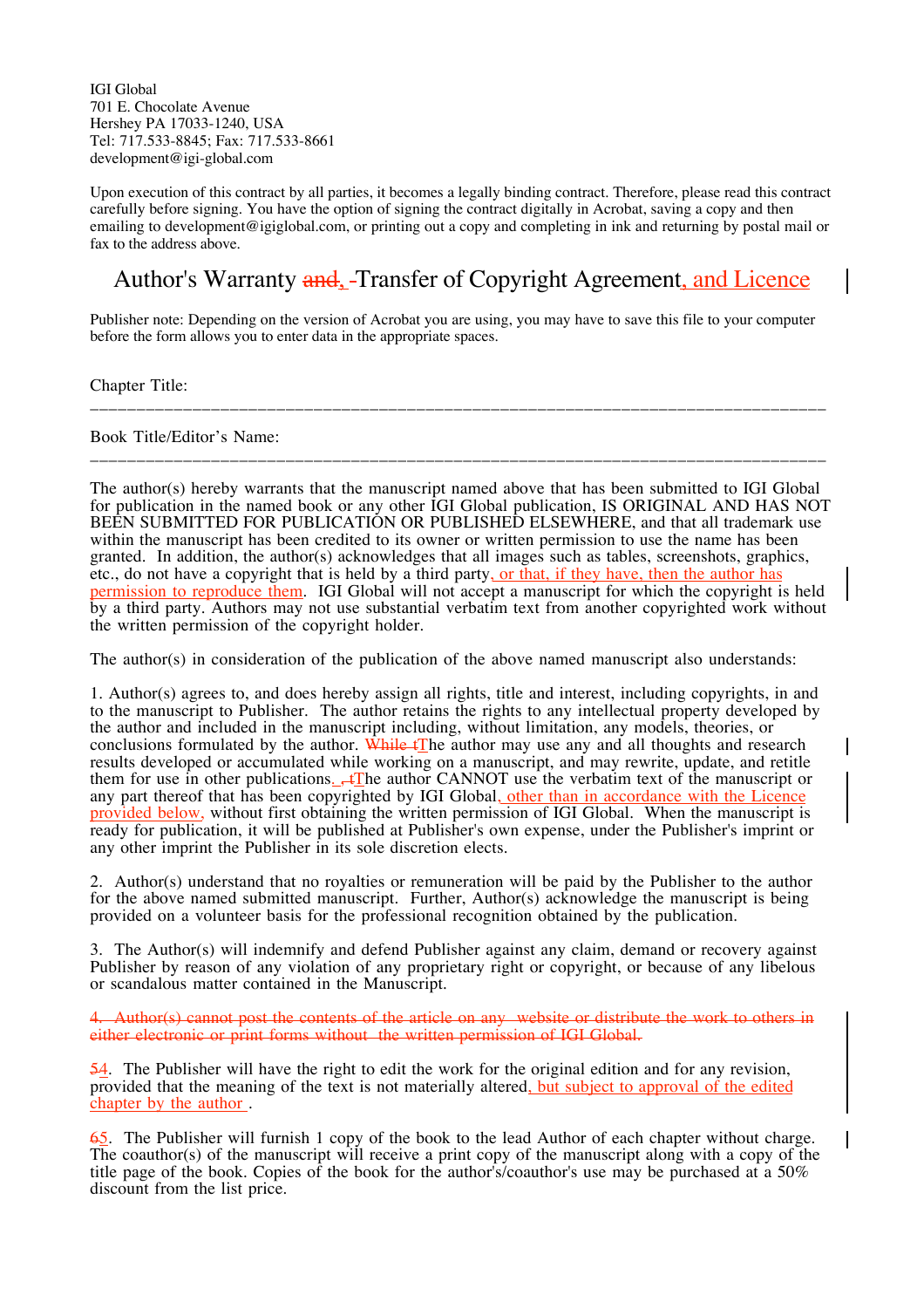76. When the Publisher decides that the public demand for this work no longer warrants its continued manufacture, the Publisher may discontinue manufacture and destroy any or all plates, books, and sheets without liability to the Author. After the Publisher has done so, the Author is permitted to republish the work, and to authorise others to republish the work.

 $\mathsf{l}$ 

 $\overline{\phantom{a}}$ 

 $\mathbf{I}$ 

 $\overline{\phantom{a}}$ 

 $\overline{\phantom{a}}$ 

 $\mathbf I$ 

87. The Publisher may permit others to publish, broadcast, make recordings or mechanical renditions, publish book club and microfilm editions, make translations, and other electronic versions, quote, and otherwise utilize this work and material based on this work provided the author's name accompanies the work.

98. This Agreement, whenever called upon to be construed, shall be governed by the laws of the Commonwealth of Pennsylvania.

109. The parties to this Agreement consent and agree that all legal proceedings relating to the subject matter of this Agreement shall be maintained in the Court of Common Pleas of Dauphin County, Pennsylvania, or, if applicable, the United States District Court for the Middle District of Pennsylvania, and all parties hereto consent and agree that jurisdiction and venue for such proceedings shall lie exclusively within said Courts.

101. This Agreement and the associated Licence represents the entire understanding between the parties hereto with respect to the subject matter hereof and this Agreement supersedes all previous representations, understandings of agreements, oral or written, between the parties with respect to subject matter hereof and cannot be modified except by a written instrument signed by the parties hereto.

112. This Agreement shall be binding upon the parties hereto, their heirs, successors, assigns and personal representatives.

| Signature of Author:                                    |
|---------------------------------------------------------|
| Name of Author (Please print):                          |
| Postal Address:                                         |
| City/State/Country:                                     |
| Email Address:                                          |
| Date:                                                   |
| Signature of Witness (not needed if signing digitally): |
| Date:                                                   |
| Signature of Author:                                    |
| Name of Author (Please print):                          |
| Postal Address:                                         |
| City/State/Country:                                     |
| Email Address:                                          |
| Date:                                                   |
| Signature of Witness (not needed if signing digitally): |
| Date:                                                   |
| <b>IMPORTANT NOTE:</b>                                  |

This agreement must be signed and dated and submitted with your completed manuscript before IGI Global will agree to publish your manuscript. IGI Global will not publish any manuscript that is not accompanied by a signed agreement.